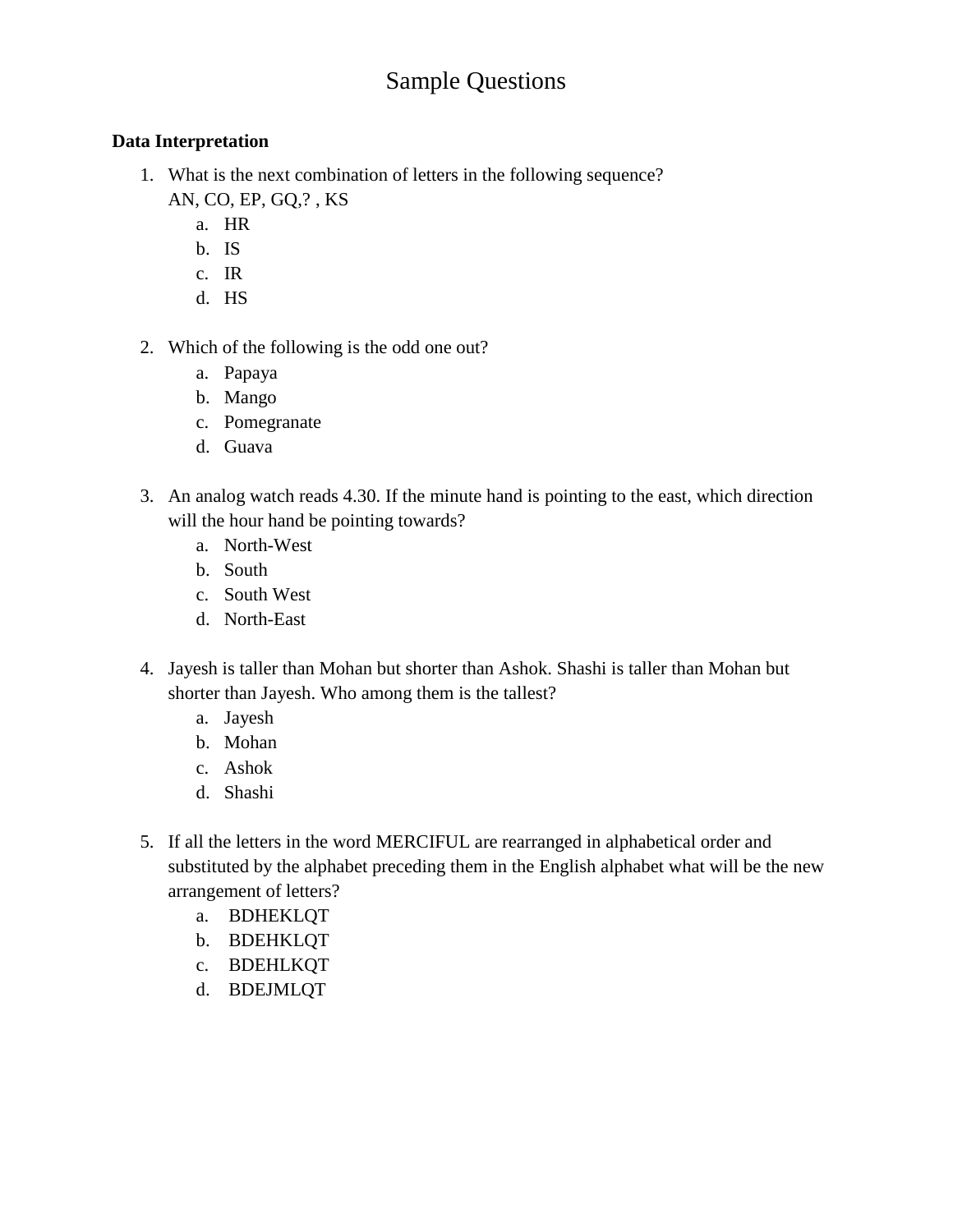#### **Basic Mathematics**

- 1. In a class of 60 where boys outnumber girls 2:1, Ramya ranked 17th from the top. If there are 9 boys who did better than Ramya, how many girls performed worse than Ramya?
	- a. 26
	- b. 12
	- c. 10
	- d. 33
- 2. What is the next number in the following series: 1,4,27,256…?
	- a. 1000
	- b. 729
	- c. 3125
	- d. 15625
- 3. If you take a positive integer x, take 50% of it, then quadruple the result, and then take 50% of the result and square it, the resulting number will be:
	- a. The cube of x
	- b. It will be x itself
	- c. The square of x
	- d. There isn't enough information given to solve this problem
- 4. Consider the number 158928. This number:
	- a. Is divisible by 7
	- b. Is divisible by 7 and 11
	- c. Is divisible by 11
	- d. Is not divisible by either 7 or 11
- 5. A Mersenne prime takes the form  $(2^x-1)$  where x is a prime number. Which of the following is *not* an example of a Mersenne prime?
	- a. 31
	- b. 7
	- c. 127
	- d. 257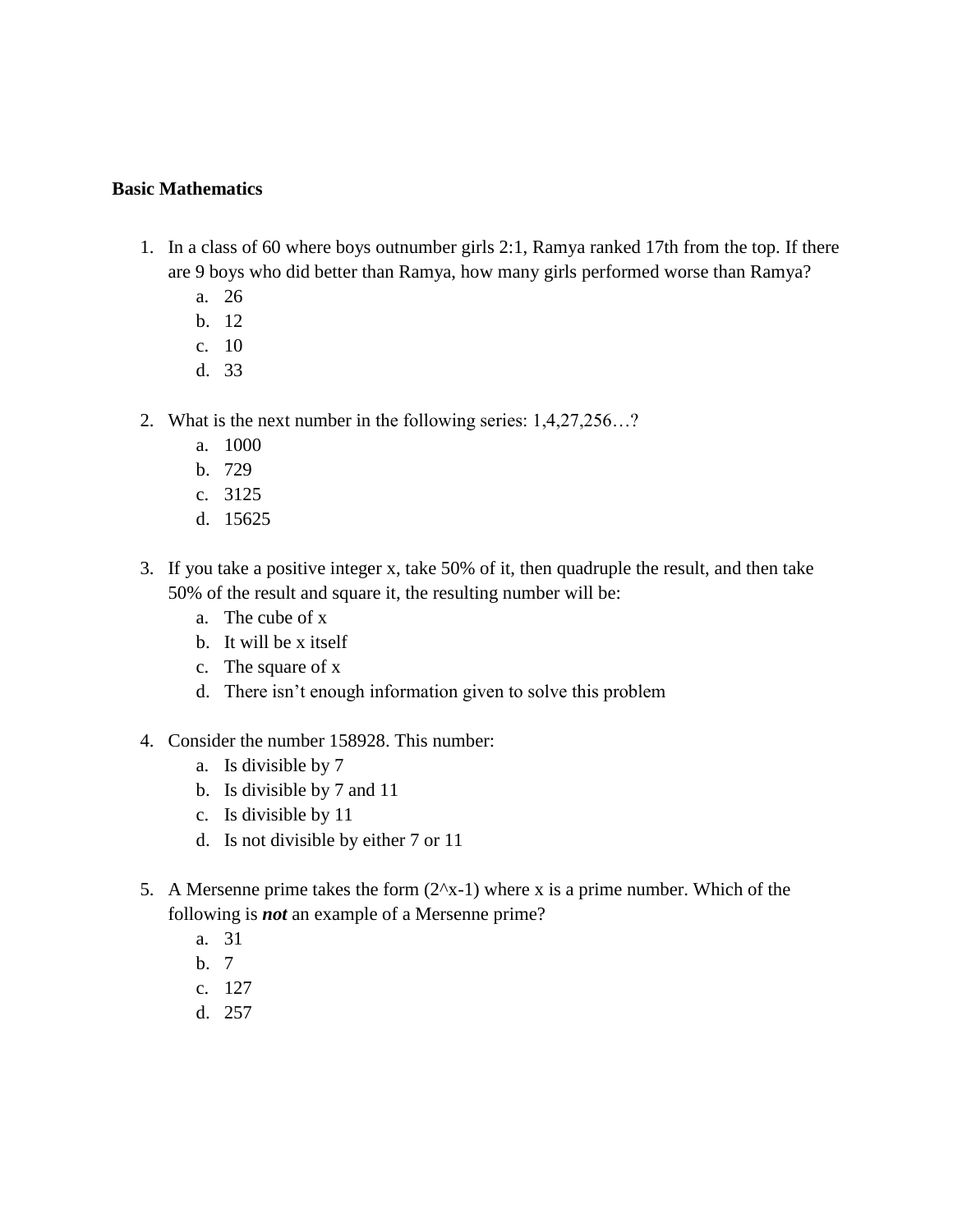#### **Reading Comprehension**

Read the following passage and with reference to the passage *only*, answer the questions given below:

"Political economy or economics is a study of mankind in the ordinary business of life; it examines that part of individual and social action which is most closely connected with the attainment and with the use of the material requisites of wellbeing.

Thus it is on the one side a study of wealth; and on the other, and more important side, a part of the study of man. For man's character has been moulded by his every-day work, and the material resources which he thereby procures, more than by any other influence unless it be that of his religious ideals; and the two great forming agencies of the world's history have been the religious and the economic. Here and there the ardour of the military or the artistic spirit has been for a while predominant: but religious and economic influences have nowhere been displaced from the front rank even for a time; and they have nearly always been more important than all others put together. Religious motives are more intense than economic, but their direct action seldom extends over so large a part of life. For the business by which a person earns his livelihood generally fills his thoughts during by far the greater part of those hours in which his mind is at its best; during them his character is being formed by the way in which he uses his faculties in his work, by the thoughts and the feelings which it suggests, and by his relations to his associates in work, his employers or his employees."

- 1. With what is political economy most specifically associated?
	- a. The study of mankind
	- b. The study of mankind in the ordinary business of life
	- c. The examination of individual action
	- d. With both an individuals as well as society's attainment and use of the material requisites of wellbeing
- 2. Which of the following statements is *not* true?
	- a. Economics is a study of wealth
	- b. Economics is a part of the study of man
	- c. Economics is the only field that is about the study of man
	- d. Economics is partly a study of wealth, and partly a part of the study of man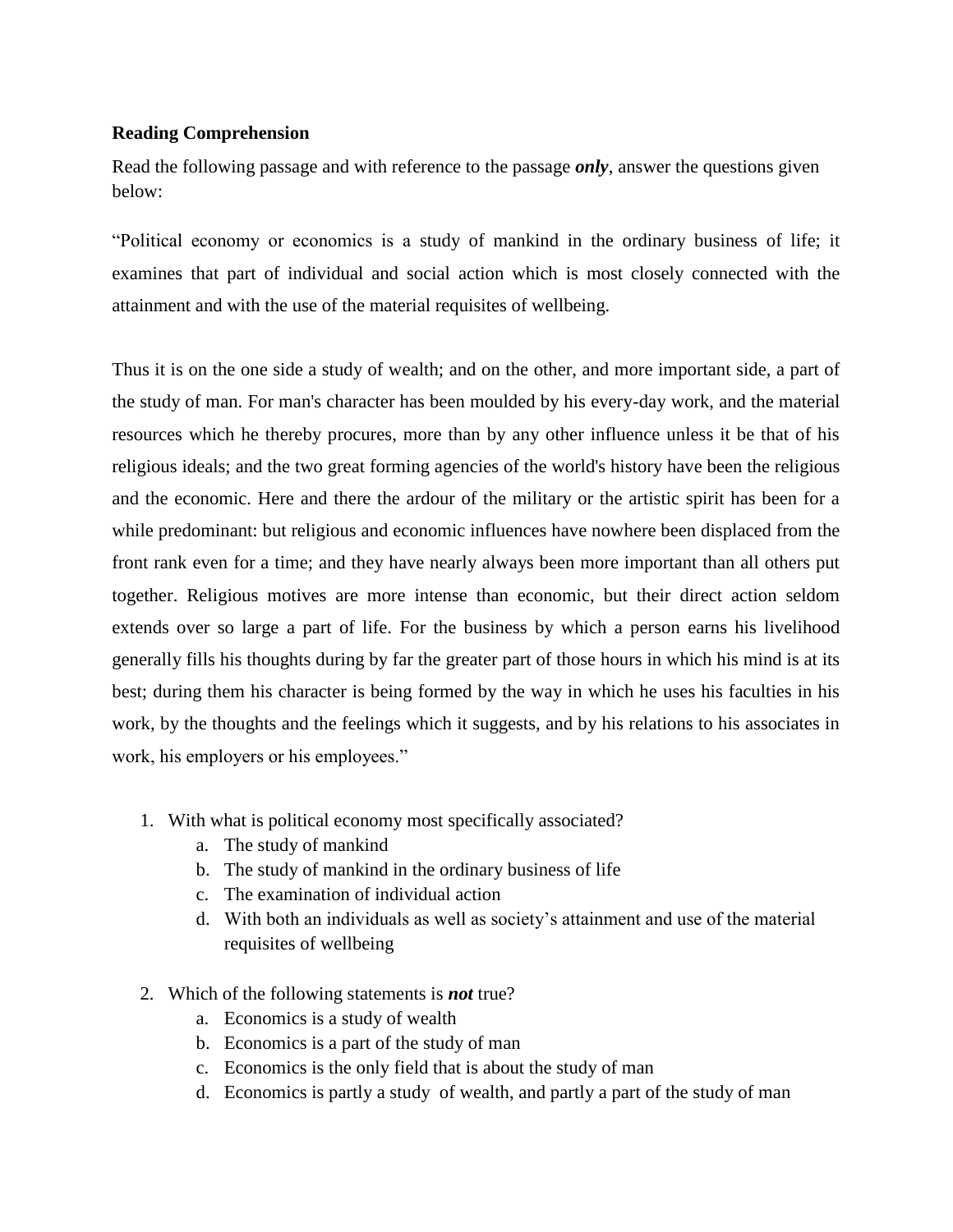- 3. Which of the following factors have been the most influential on man's character?
	- a. Economic forces
	- b. The artistic spirit
	- c. The military spirit
	- d. Religious ideals
- 4. What is the primary difference between religious and economic motives?
	- a. There is no difference
	- b. Religious motives are more intensely felt, but for only a short period, when compared to economic motives
	- c. Economic motives are more profitable
	- d. The difference is not clear upon reading the text
- 5. When working, which of the following do *not* influence a man's character?
	- a. THe area in which the workplace is located
	- b. The way he uses his faculties at work
	- c. The thoughts and feelings that work suggests
	- d. His working relationship with his employers and employees

## **Table Charts**

Study the following table and answer the questions:

Number of Candidates Appeared and Qualified in a Competitive Examination from Different States over the Years.

|              | Year |       |      |       |      |       |      |       |      |       |  |
|--------------|------|-------|------|-------|------|-------|------|-------|------|-------|--|
| <b>State</b> | 1997 |       | 1998 |       | 1999 |       | 2000 |       | 2001 |       |  |
|              | App. | Qual. | App. | Qual. | App. | Qual. | App. | Qual. | App. | Qual. |  |
| M            | 5200 | 720   | 8500 | 980   | 7400 | 850   | 6800 | 775   | 9500 | 1125  |  |
| N            | 7500 | 840   | 9200 | 1050  | 8450 | 920   | 9200 | 980   | 8800 | 1020  |  |
| P            | 6400 | 780   | 8800 | 1020  | 7800 | 890   | 8750 | 1010  | 9750 | 1250  |  |
| Q            | 8100 | 950   | 9500 | 1240  | 8700 | 980   | 9700 | 1200  | 8950 | 995   |  |
| $\mathbb{R}$ | 7800 | 870   | 7600 | 940   | 9800 | 1350  | 7600 | 945   | 7990 | 885   |  |

1. Total number of candidates qualified from all the states together in 1997 is approximately what percentage of the total number of candidates qualified from all the states together in 1998?

A. 72%